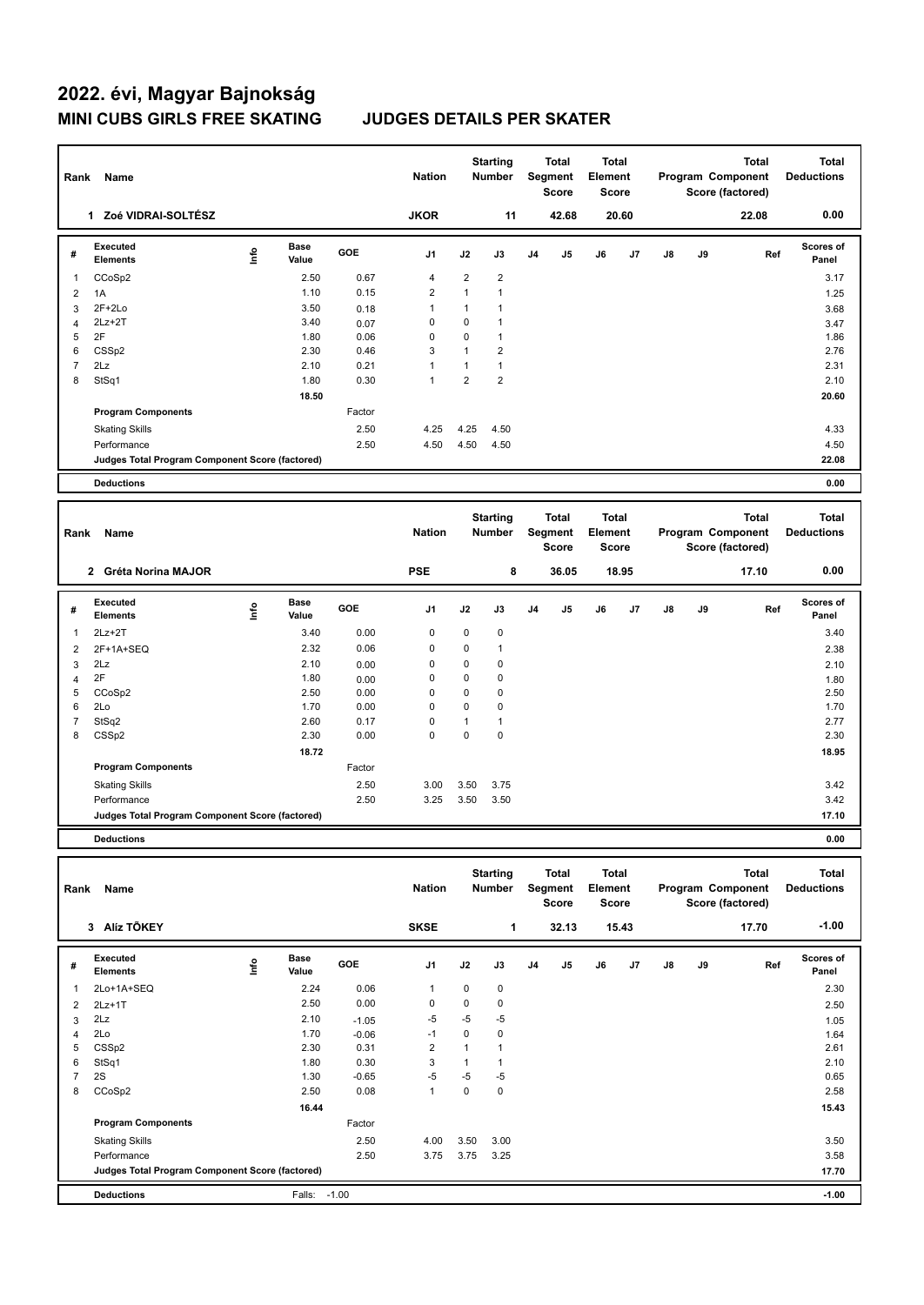| Rank           | Name                                            |         |                      |            | <b>Nation</b>  |                | <b>Starting</b><br><b>Number</b> |                | Total<br>Segment<br><b>Score</b> | <b>Total</b><br>Element<br><b>Score</b> |                |               |    | <b>Total</b><br>Program Component<br>Score (factored) | <b>Total</b><br><b>Deductions</b> |
|----------------|-------------------------------------------------|---------|----------------------|------------|----------------|----------------|----------------------------------|----------------|----------------------------------|-----------------------------------------|----------------|---------------|----|-------------------------------------------------------|-----------------------------------|
|                | 4 Szofi SEBES                                   |         |                      |            | <b>JKOR</b>    |                | 7                                |                | 29.13                            |                                         | 13.03          |               |    | 17.10                                                 | $-1.00$                           |
| #              | Executed<br><b>Elements</b>                     | ١nto    | <b>Base</b><br>Value | <b>GOE</b> | J <sub>1</sub> | J2             | J3                               | J <sub>4</sub> | J <sub>5</sub>                   | J6                                      | J <sub>7</sub> | $\mathsf{J}8$ | J9 | Ref                                                   | Scores of<br>Panel                |
| $\mathbf 1$    | CSS <sub>p2</sub>                               |         | 2.30                 | 0.31       | 2              | 1              | 1                                |                |                                  |                                         |                |               |    |                                                       | 2.61                              |
| 2              | 2Loq                                            | q       | 1.70                 | $-0.85$    | $-5$           | $-5$           | $-5$                             |                |                                  |                                         |                |               |    |                                                       | 0.85                              |
| 3              | 2Lo<                                            | $\prec$ | 1.36                 | $-0.68$    | $-5$           | -5             | $-5$                             |                |                                  |                                         |                |               |    |                                                       | 0.68                              |
| 4              | 2T<+1A+SEQ                                      | $\prec$ | 1.71                 | $-0.18$    | $-2$           | $-2$           | $-1$                             |                |                                  |                                         |                |               |    |                                                       | 1.53                              |
| 5              | $2S+1T$                                         |         | 1.70                 | 0.04       | 0              | 0              | 1                                |                |                                  |                                         |                |               |    |                                                       | 1.74                              |
| 6              | CCoSp2                                          |         | 2.50                 | 0.08       | 0              | $\Omega$       | 1                                |                |                                  |                                         |                |               |    |                                                       | 2.58                              |
| $\overline{7}$ | StSqB                                           |         | 1.50                 | 0.15       | 1              | $\overline{ }$ | 1                                |                |                                  |                                         |                |               |    |                                                       | 1.65                              |
| 8              | 2S                                              |         | 1.30                 | 0.09       | 0              | $\Omega$       | $\overline{2}$                   |                |                                  |                                         |                |               |    |                                                       | 1.39                              |
|                |                                                 |         | 14.07                |            |                |                |                                  |                |                                  |                                         |                |               |    |                                                       | 13.03                             |
|                | <b>Program Components</b>                       |         |                      | Factor     |                |                |                                  |                |                                  |                                         |                |               |    |                                                       |                                   |
|                | <b>Skating Skills</b>                           |         |                      | 2.50       | 3.50           | 3.25           | 3.50                             |                |                                  |                                         |                |               |    |                                                       | 3.42                              |
|                | Performance                                     |         |                      | 2.50       | 3.50           | 3.25           | 3.50                             |                |                                  |                                         |                |               |    |                                                       | 3.42                              |
|                | Judges Total Program Component Score (factored) |         |                      |            |                |                |                                  |                |                                  |                                         |                |               |    |                                                       | 17.10                             |
|                | <b>Deductions</b>                               |         | Falls:               | $-1.00$    |                |                |                                  |                |                                  |                                         |                |               |    |                                                       | $-1.00$                           |

< Under-rotated jump q Jump landed on the quarter

| Rank           | Name                                            |         |                      |            | <b>Nation</b>  |             | <b>Starting</b><br><b>Number</b> |                | <b>Total</b><br>Segment<br><b>Score</b> | <b>Total</b><br>Element<br><b>Score</b> |       |    |    | <b>Total</b><br>Program Component<br>Score (factored) | <b>Total</b><br><b>Deductions</b> |
|----------------|-------------------------------------------------|---------|----------------------|------------|----------------|-------------|----------------------------------|----------------|-----------------------------------------|-----------------------------------------|-------|----|----|-------------------------------------------------------|-----------------------------------|
|                | 5 Virág SZÉKELY                                 |         |                      |            | <b>SKSE</b>    |             | 15                               |                | 28.13                                   |                                         | 12.93 |    |    | 15.20                                                 | 0.00                              |
| #              | Executed<br><b>Elements</b>                     | lnfo    | <b>Base</b><br>Value | <b>GOE</b> | J1             | J2          | J3                               | J <sub>4</sub> | J <sub>5</sub>                          | J6                                      | J7    | J8 | J9 | Ref                                                   | Scores of<br>Panel                |
| 1              | 2Lo+1Lo                                         |         | 2.20                 | 0.00       | 0              | $\mathbf 0$ | 0                                |                |                                         |                                         |       |    |    |                                                       | 2.20                              |
| 2              | 2F<                                             | $\,<\,$ | 1.44                 | $-0.34$    | $-2$           | $-2$        | $-3$                             |                |                                         |                                         |       |    |    |                                                       | 1.10                              |
| 3              | 2Lo                                             |         | 1.70                 | 0.00       | 0              | 0           | 0                                |                |                                         |                                         |       |    |    |                                                       | 1.70                              |
| $\overline{4}$ | 2S<                                             | $\prec$ | 1.04                 | $-0.21$    | $-2$           | $-2$        | $-2$                             |                |                                         |                                         |       |    |    |                                                       | 0.83                              |
| 5              | CSS <sub>p2</sub>                               |         | 2.30                 | 0.23       | $\overline{1}$ |             | $\mathbf{1}$                     |                |                                         |                                         |       |    |    |                                                       | 2.53                              |
| 6              | StSq1                                           |         | 1.80                 | 0.12       | 1              |             | 0                                |                |                                         |                                         |       |    |    |                                                       | 1.92                              |
| $\overline{7}$ | $1A+2T<<$                                       | <<      | 1.50                 | $-0.40$    | $-3$           | $-4$        | $-4$                             |                |                                         |                                         |       |    |    |                                                       | 1.10                              |
| 8              | CCoSp1V                                         |         | 1.50                 | 0.05       | 1              | 0           | 0                                |                |                                         |                                         |       |    |    |                                                       | 1.55                              |
|                |                                                 |         | 13.48                |            |                |             |                                  |                |                                         |                                         |       |    |    |                                                       | 12.93                             |
|                | <b>Program Components</b>                       |         |                      | Factor     |                |             |                                  |                |                                         |                                         |       |    |    |                                                       |                                   |
|                | <b>Skating Skills</b>                           |         |                      | 2.50       | 3.25           | 2.75        | 3.00                             |                |                                         |                                         |       |    |    |                                                       | 3.00                              |
|                | Performance                                     |         |                      | 2.50       | 3.50           | 3.00        | 2.75                             |                |                                         |                                         |       |    |    |                                                       | 3.08                              |
|                | Judges Total Program Component Score (factored) |         |                      |            |                |             |                                  |                |                                         |                                         |       |    |    |                                                       | 15.20                             |
|                | <b>Deductions</b>                               |         |                      |            |                |             |                                  |                |                                         |                                         |       |    |    |                                                       | 0.00                              |

< Under-rotated jump << Downgraded jump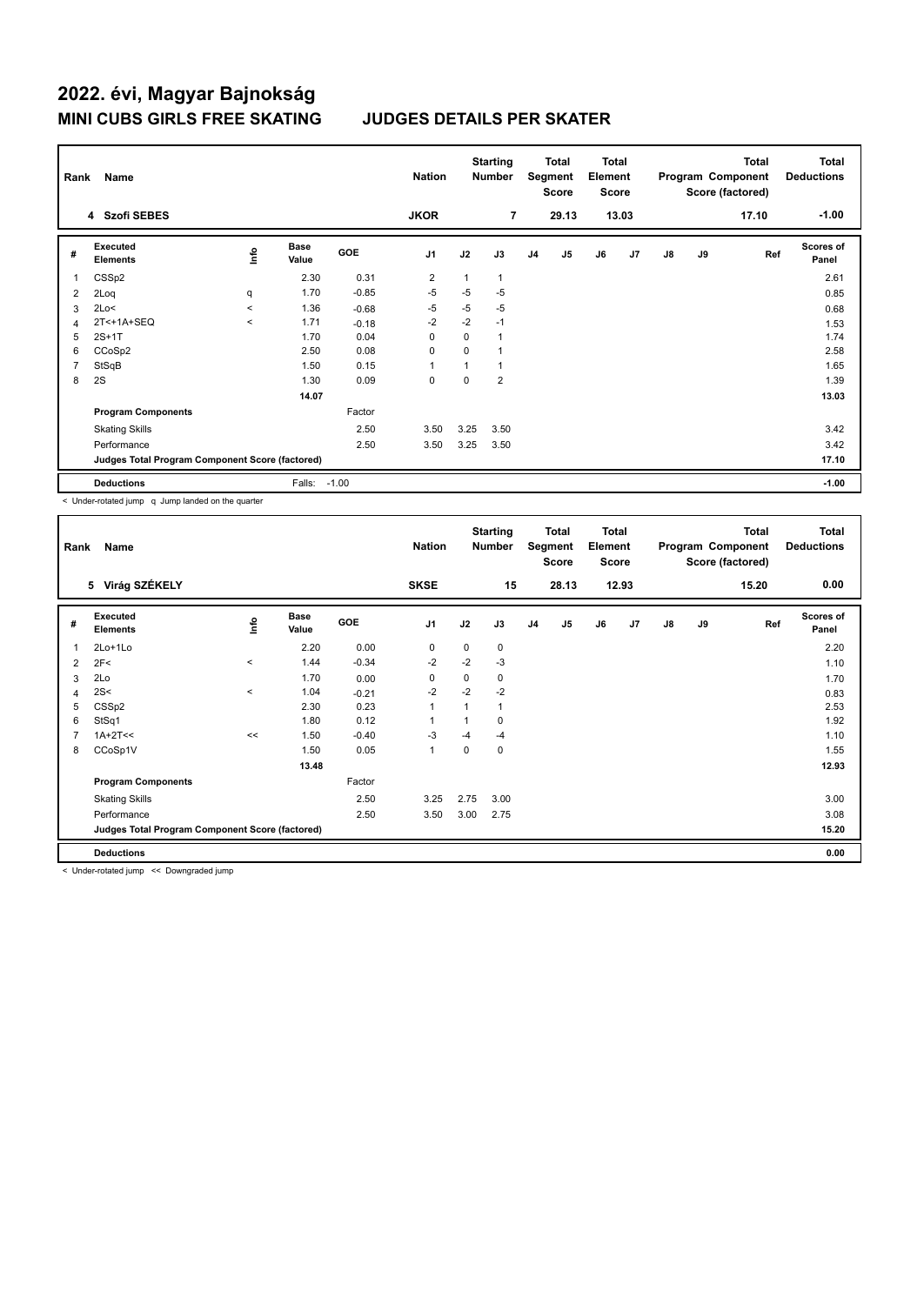| Rank | Name                                            |            |                      |            | <b>Nation</b>  |      | <b>Starting</b><br><b>Number</b> |                | Total<br>Segment<br><b>Score</b> | <b>Total</b><br>Element<br>Score |                |    |    | <b>Total</b><br>Program Component<br>Score (factored) | <b>Total</b><br><b>Deductions</b> |
|------|-------------------------------------------------|------------|----------------------|------------|----------------|------|----------------------------------|----------------|----------------------------------|----------------------------------|----------------|----|----|-------------------------------------------------------|-----------------------------------|
|      | 6 Luca SÁGI                                     |            |                      |            | <b>VAS</b>     |      | 16                               |                | 27.98                            |                                  | 13.28          |    |    | 15.20                                                 | $-0.50$                           |
| #    | Executed<br><b>Elements</b>                     | <b>Lin</b> | <b>Base</b><br>Value | <b>GOE</b> | J <sub>1</sub> | J2   | J3                               | J <sub>4</sub> | J <sub>5</sub>                   | J6                               | J <sub>7</sub> | J8 | J9 | Ref                                                   | <b>Scores of</b><br>Panel         |
| 1    | $2S+2Lo$                                        |            | 3.00                 | 0.06       | 0              |      | 0                                |                |                                  |                                  |                |    |    |                                                       | 3.06                              |
| 2    | 2F                                              |            | 1.80                 | $-0.12$    | $-1$           | $-1$ | 0                                |                |                                  |                                  |                |    |    |                                                       | 1.68                              |
| 3    | CCoSp2                                          |            | 2.50                 | 0.17       | $\overline{1}$ |      | 0                                |                |                                  |                                  |                |    |    |                                                       | 2.67                              |
| 4    | 2Lo+SEQ+1A*                                     | $\star$    | 1.36                 | $-0.85$    | -5             | $-5$ | $-5$                             |                |                                  |                                  |                |    |    |                                                       | 0.51                              |
| 5    | 2T<<                                            | <<         | 0.40                 | $-0.16$    | -4             | $-4$ | $-4$                             |                |                                  |                                  |                |    |    |                                                       | 0.24                              |
| 6    | 2S                                              |            | 1.30                 | $-0.26$    | $-2$           | $-2$ | $-2$                             |                |                                  |                                  |                |    |    |                                                       | 1.04                              |
| 7    | StSqB                                           |            | 1.50                 | 0.05       | 0              |      | 0                                |                |                                  |                                  |                |    |    |                                                       | 1.55                              |
| 8    | CSS <sub>p2</sub>                               |            | 2.30                 | 0.23       | $\overline{1}$ |      | 1                                |                |                                  |                                  |                |    |    |                                                       | 2.53                              |
|      |                                                 |            | 14.16                |            |                |      |                                  |                |                                  |                                  |                |    |    |                                                       | 13.28                             |
|      | <b>Program Components</b>                       |            |                      | Factor     |                |      |                                  |                |                                  |                                  |                |    |    |                                                       |                                   |
|      | <b>Skating Skills</b>                           |            |                      | 2.50       | 3.00           | 3.25 | 3.00                             |                |                                  |                                  |                |    |    |                                                       | 3.08                              |
|      | Performance                                     |            |                      | 2.50       | 3.00           | 3.25 | 2.75                             |                |                                  |                                  |                |    |    |                                                       | 3.00                              |
|      | Judges Total Program Component Score (factored) |            |                      |            |                |      |                                  |                |                                  |                                  |                |    |    |                                                       | 15.20                             |
|      | <b>Deductions</b>                               |            | Falls:               | $-0.50$    |                |      |                                  |                |                                  |                                  |                |    |    |                                                       | $-0.50$                           |

<< Downgraded jump \* Invalid element

| Rank           | Name                                            |         |                      |            | <b>Nation</b>  |             | <b>Starting</b><br><b>Number</b> |    | <b>Total</b><br>Segment<br><b>Score</b> | <b>Total</b><br>Element<br><b>Score</b> |       |    |    | <b>Total</b><br>Program Component<br>Score (factored) | <b>Total</b><br><b>Deductions</b> |
|----------------|-------------------------------------------------|---------|----------------------|------------|----------------|-------------|----------------------------------|----|-----------------------------------------|-----------------------------------------|-------|----|----|-------------------------------------------------------|-----------------------------------|
|                | 7 Laura Lola ANDRÁSIK                           |         |                      |            | <b>JORD</b>    |             | 12                               |    | 26.68                                   |                                         | 11.45 |    |    | 15.23                                                 | 0.00                              |
| #              | Executed<br><b>Elements</b>                     | lnfo    | <b>Base</b><br>Value | <b>GOE</b> | J <sub>1</sub> | J2          | J3                               | J4 | J <sub>5</sub>                          | J6                                      | J7    | J8 | J9 | Ref                                                   | <b>Scores of</b><br>Panel         |
| $\mathbf{1}$   | 2S                                              |         | 1.30                 | 0.04       | 0              | $\mathbf 0$ | $\mathbf{1}$                     |    |                                         |                                         |       |    |    |                                                       | 1.34                              |
| 2              | SSp1                                            |         | 1.30                 | 0.00       | $-1$           | 0           | 1                                |    |                                         |                                         |       |    |    |                                                       | 1.30                              |
| 3              | $1A+1Lo$                                        |         | 1.60                 | 0.00       | 0              | $\mathbf 0$ | 0                                |    |                                         |                                         |       |    |    |                                                       | 1.60                              |
| 4              | 2T <                                            | $\prec$ | 1.04                 | $-0.28$    | -4             | $-2$        | $-2$                             |    |                                         |                                         |       |    |    |                                                       | 0.76                              |
| 5              | $2S+1T$                                         |         | 1.70                 | 0.00       | $\mathbf 0$    | $\mathbf 0$ | 0                                |    |                                         |                                         |       |    |    |                                                       | 1.70                              |
| 6              | StSqB                                           |         | 1.50                 | 0.15       | $\overline{1}$ |             | $\mathbf{1}$                     |    |                                         |                                         |       |    |    |                                                       | 1.65                              |
| $\overline{7}$ | 1A                                              |         | 1.10                 | $-0.07$    | $-1$           | $-1$        | 0                                |    |                                         |                                         |       |    |    |                                                       | 1.03                              |
| 8              | CCoSp1                                          |         | 2.00                 | 0.07       | $\overline{1}$ | 0           | 0                                |    |                                         |                                         |       |    |    |                                                       | 2.07                              |
|                |                                                 |         | 11.54                |            |                |             |                                  |    |                                         |                                         |       |    |    |                                                       | 11.45                             |
|                | <b>Program Components</b>                       |         |                      | Factor     |                |             |                                  |    |                                         |                                         |       |    |    |                                                       |                                   |
|                | <b>Skating Skills</b>                           |         |                      | 2.50       | 3.00           | 2.75        | 3.00                             |    |                                         |                                         |       |    |    |                                                       | 2.92                              |
|                | Performance                                     |         |                      | 2.50       | 3.25           | 3.25        | 3.00                             |    |                                         |                                         |       |    |    |                                                       | 3.17                              |
|                | Judges Total Program Component Score (factored) |         |                      |            |                |             |                                  |    |                                         |                                         |       |    |    |                                                       | 15.23                             |
|                | <b>Deductions</b>                               |         |                      |            |                |             |                                  |    |                                         |                                         |       |    |    |                                                       | 0.00                              |

< Under-rotated jump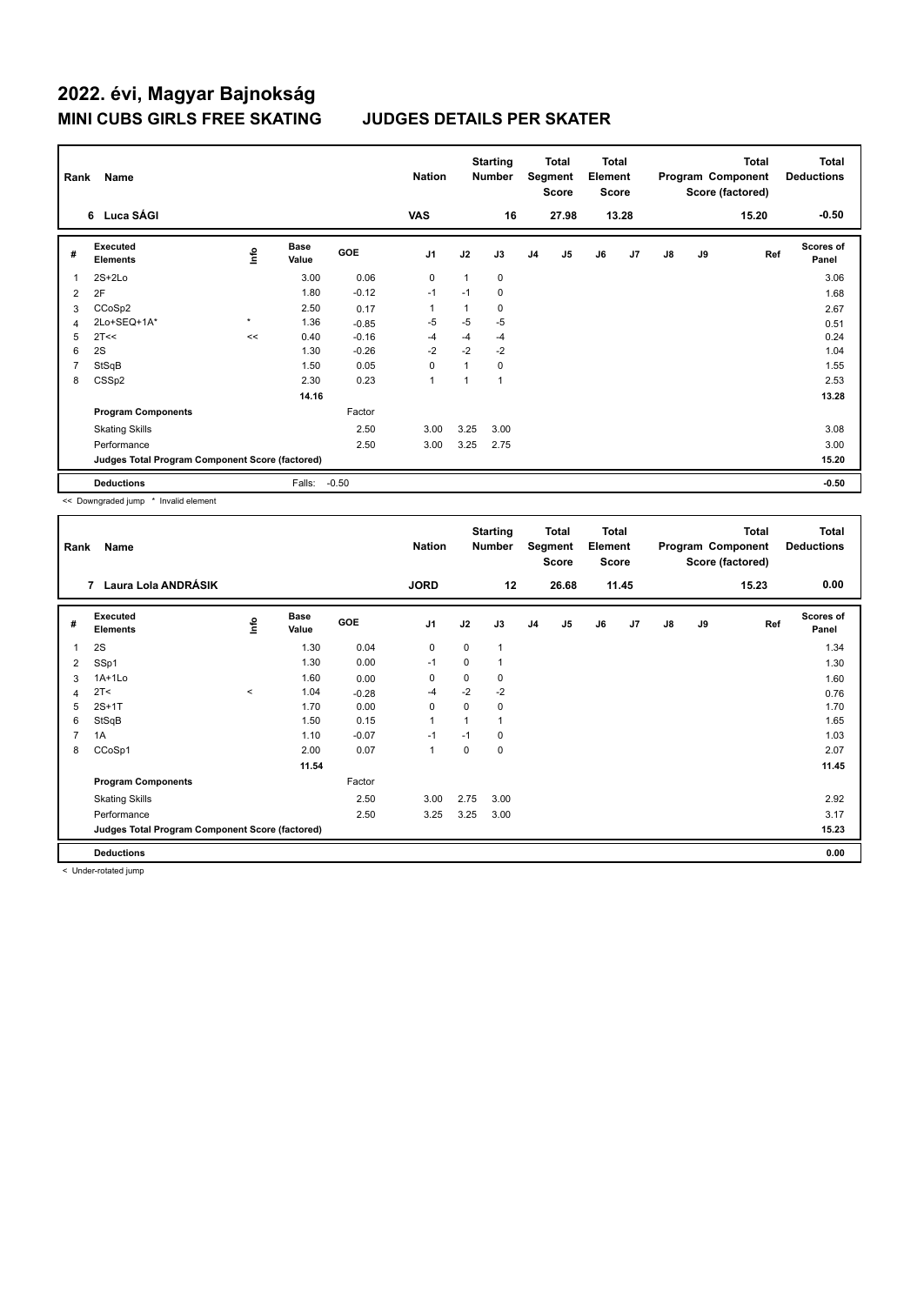| Rank | Name<br>Fruzsina ALMÁSI<br>8                    |         |                      |            | <b>Nation</b>  |             | <b>Starting</b><br><b>Number</b> |                | <b>Total</b><br>Segment<br>Score | Total<br>Element<br>Score |       |               |    | <b>Total</b><br>Program Component<br>Score (factored) | <b>Total</b><br><b>Deductions</b><br>0.00 |
|------|-------------------------------------------------|---------|----------------------|------------|----------------|-------------|----------------------------------|----------------|----------------------------------|---------------------------|-------|---------------|----|-------------------------------------------------------|-------------------------------------------|
|      |                                                 |         |                      |            | <b>PSE</b>     |             | $\mathbf{2}$                     |                | 24.37                            |                           | 10.39 |               |    | 13.98                                                 |                                           |
| #    | Executed<br><b>Elements</b>                     | lnfo    | <b>Base</b><br>Value | <b>GOE</b> | J <sub>1</sub> | J2          | J3                               | J <sub>4</sub> | J <sub>5</sub>                   | J6                        | J7    | $\mathsf{J}8$ | J9 | Ref                                                   | <b>Scores of</b><br>Panel                 |
|      | $1A+1Lo$                                        |         | 1.60                 | 0.00       | 0              | 0           | 0                                |                |                                  |                           |       |               |    |                                                       | 1.60                                      |
| 2    | $2S<+1T$                                        | $\,<\,$ | 1.44                 | $-0.21$    | -2             | $-2$        | $-2$                             |                |                                  |                           |       |               |    |                                                       | 1.23                                      |
| 3    | 2S<                                             | $\prec$ | 1.04                 | $-0.21$    | $-2$           | $-2$        | $-2$                             |                |                                  |                           |       |               |    |                                                       | 0.83                                      |
| 4    | SS <sub>p2</sub>                                |         | 1.60                 | 0.00       | 0              | 0           | 0                                |                |                                  |                           |       |               |    |                                                       | 1.60                                      |
| 5    | StSqB                                           |         | 1.50                 | $-0.10$    | $-2$           | $\mathbf 0$ | 0                                |                |                                  |                           |       |               |    |                                                       | 1.40                                      |
| 6    | 2T <                                            | $\,<$   | 1.04                 | $-0.21$    | $-2$           | $-2$        | $-2$                             |                |                                  |                           |       |               |    |                                                       | 0.83                                      |
|      | 1A                                              |         | 1.10                 | 0.04       | 0              | 0           | 1                                |                |                                  |                           |       |               |    |                                                       | 1.14                                      |
| 8    | CCoSpB                                          |         | 1.70                 | 0.06       | 1              | 0           | 0                                |                |                                  |                           |       |               |    |                                                       | 1.76                                      |
|      |                                                 |         | 11.02                |            |                |             |                                  |                |                                  |                           |       |               |    |                                                       | 10.39                                     |
|      | <b>Program Components</b>                       |         |                      | Factor     |                |             |                                  |                |                                  |                           |       |               |    |                                                       |                                           |
|      | <b>Skating Skills</b>                           |         |                      | 2.50       | 2.75           | 2.75        | 2.50                             |                |                                  |                           |       |               |    |                                                       | 2.67                                      |
|      | Performance                                     |         |                      | 2.50       | 3.00           | 3.00        | 2.75                             |                |                                  |                           |       |               |    |                                                       | 2.92                                      |
|      | Judges Total Program Component Score (factored) |         |                      |            |                |             |                                  |                |                                  |                           |       |               |    |                                                       | 13.98                                     |
|      | <b>Deductions</b>                               |         |                      |            |                |             |                                  |                |                                  |                           |       |               |    |                                                       | 0.00                                      |

< Under-rotated jump

| $-1.00$<br><b>VAS</b><br>5<br>22.08<br>8.92<br><b>Gréta GALAMBOS</b><br>14.16<br>9<br>Executed<br><b>Scores of</b><br><b>Base</b><br>١nf٥<br>GOE<br>J <sub>1</sub><br>J2<br>J3<br>J <sub>5</sub><br>J6<br>J7<br>$\mathsf{J}8$<br>J9<br>J4<br>Ref<br>#<br><b>Elements</b><br>Value<br>Panel<br>$-0.22$<br>$-5$<br>0.28<br>2Lo<<<br>0.50<br>$-4$<br>1<br>-4<br><<<br>$-5$<br>$-0.52$<br>$-5$<br>$-5$<br>1.04<br>$\prec$<br>2T <<br>0.52<br>2<br>CUS <sub>p2</sub><br>2.00<br>$\overline{1}$<br>$\mathbf{1}$<br>0.20<br>3<br>2.20<br>$-5$<br>1A<<br>$-5$<br>0.88<br>-5<br>$\,<\,$<br>$-0.44$<br>0.44<br>4<br>0.10<br>1.60<br>StSqB<br>1.50<br>0<br>5<br>$\mathbf{1}$<br>$-5$<br>$-5$<br>$2S<+2T<<$<br>$-0.52$<br>$-5$<br>0.92<br>6<br>1.44<br><<<br>$-2$<br>$-2$<br>2S<<br>$-2$<br>$-0.21$<br>0.83<br>$\overline{7}$<br>1.04<br>$\prec$<br>0.13<br>CCoSp1<br>2.00<br>$\overline{1}$<br>0<br>$\mathbf{1}$<br>2.13<br>8<br>8.92<br>10.40<br><b>Program Components</b><br>Factor<br>2.50<br>3.00<br>2.75<br>2.83<br><b>Skating Skills</b><br>2.75<br>2.50<br>2.75<br>2.83<br>Performance<br>2.75<br>3.00<br>Judges Total Program Component Score (factored)<br>14.16 | Rank | Name              |        |         | <b>Nation</b> | <b>Starting</b><br>Number | <b>Total</b><br>Segment<br><b>Score</b> | <b>Total</b><br>Element<br><b>Score</b> |  | <b>Total</b><br>Program Component<br>Score (factored) | <b>Total</b><br><b>Deductions</b> |
|----------------------------------------------------------------------------------------------------------------------------------------------------------------------------------------------------------------------------------------------------------------------------------------------------------------------------------------------------------------------------------------------------------------------------------------------------------------------------------------------------------------------------------------------------------------------------------------------------------------------------------------------------------------------------------------------------------------------------------------------------------------------------------------------------------------------------------------------------------------------------------------------------------------------------------------------------------------------------------------------------------------------------------------------------------------------------------------------------------------------------------------------------------------|------|-------------------|--------|---------|---------------|---------------------------|-----------------------------------------|-----------------------------------------|--|-------------------------------------------------------|-----------------------------------|
|                                                                                                                                                                                                                                                                                                                                                                                                                                                                                                                                                                                                                                                                                                                                                                                                                                                                                                                                                                                                                                                                                                                                                                |      |                   |        |         |               |                           |                                         |                                         |  |                                                       |                                   |
|                                                                                                                                                                                                                                                                                                                                                                                                                                                                                                                                                                                                                                                                                                                                                                                                                                                                                                                                                                                                                                                                                                                                                                |      |                   |        |         |               |                           |                                         |                                         |  |                                                       |                                   |
|                                                                                                                                                                                                                                                                                                                                                                                                                                                                                                                                                                                                                                                                                                                                                                                                                                                                                                                                                                                                                                                                                                                                                                |      |                   |        |         |               |                           |                                         |                                         |  |                                                       |                                   |
|                                                                                                                                                                                                                                                                                                                                                                                                                                                                                                                                                                                                                                                                                                                                                                                                                                                                                                                                                                                                                                                                                                                                                                |      |                   |        |         |               |                           |                                         |                                         |  |                                                       |                                   |
|                                                                                                                                                                                                                                                                                                                                                                                                                                                                                                                                                                                                                                                                                                                                                                                                                                                                                                                                                                                                                                                                                                                                                                |      |                   |        |         |               |                           |                                         |                                         |  |                                                       |                                   |
|                                                                                                                                                                                                                                                                                                                                                                                                                                                                                                                                                                                                                                                                                                                                                                                                                                                                                                                                                                                                                                                                                                                                                                |      |                   |        |         |               |                           |                                         |                                         |  |                                                       |                                   |
|                                                                                                                                                                                                                                                                                                                                                                                                                                                                                                                                                                                                                                                                                                                                                                                                                                                                                                                                                                                                                                                                                                                                                                |      |                   |        |         |               |                           |                                         |                                         |  |                                                       |                                   |
|                                                                                                                                                                                                                                                                                                                                                                                                                                                                                                                                                                                                                                                                                                                                                                                                                                                                                                                                                                                                                                                                                                                                                                |      |                   |        |         |               |                           |                                         |                                         |  |                                                       |                                   |
|                                                                                                                                                                                                                                                                                                                                                                                                                                                                                                                                                                                                                                                                                                                                                                                                                                                                                                                                                                                                                                                                                                                                                                |      |                   |        |         |               |                           |                                         |                                         |  |                                                       |                                   |
|                                                                                                                                                                                                                                                                                                                                                                                                                                                                                                                                                                                                                                                                                                                                                                                                                                                                                                                                                                                                                                                                                                                                                                |      |                   |        |         |               |                           |                                         |                                         |  |                                                       |                                   |
|                                                                                                                                                                                                                                                                                                                                                                                                                                                                                                                                                                                                                                                                                                                                                                                                                                                                                                                                                                                                                                                                                                                                                                |      |                   |        |         |               |                           |                                         |                                         |  |                                                       |                                   |
|                                                                                                                                                                                                                                                                                                                                                                                                                                                                                                                                                                                                                                                                                                                                                                                                                                                                                                                                                                                                                                                                                                                                                                |      |                   |        |         |               |                           |                                         |                                         |  |                                                       |                                   |
|                                                                                                                                                                                                                                                                                                                                                                                                                                                                                                                                                                                                                                                                                                                                                                                                                                                                                                                                                                                                                                                                                                                                                                |      |                   |        |         |               |                           |                                         |                                         |  |                                                       |                                   |
|                                                                                                                                                                                                                                                                                                                                                                                                                                                                                                                                                                                                                                                                                                                                                                                                                                                                                                                                                                                                                                                                                                                                                                |      |                   |        |         |               |                           |                                         |                                         |  |                                                       |                                   |
|                                                                                                                                                                                                                                                                                                                                                                                                                                                                                                                                                                                                                                                                                                                                                                                                                                                                                                                                                                                                                                                                                                                                                                |      |                   |        |         |               |                           |                                         |                                         |  |                                                       |                                   |
|                                                                                                                                                                                                                                                                                                                                                                                                                                                                                                                                                                                                                                                                                                                                                                                                                                                                                                                                                                                                                                                                                                                                                                |      | <b>Deductions</b> | Falls: | $-1.00$ |               |                           |                                         |                                         |  |                                                       | $-1.00$                           |

< Under-rotated jump << Downgraded jump